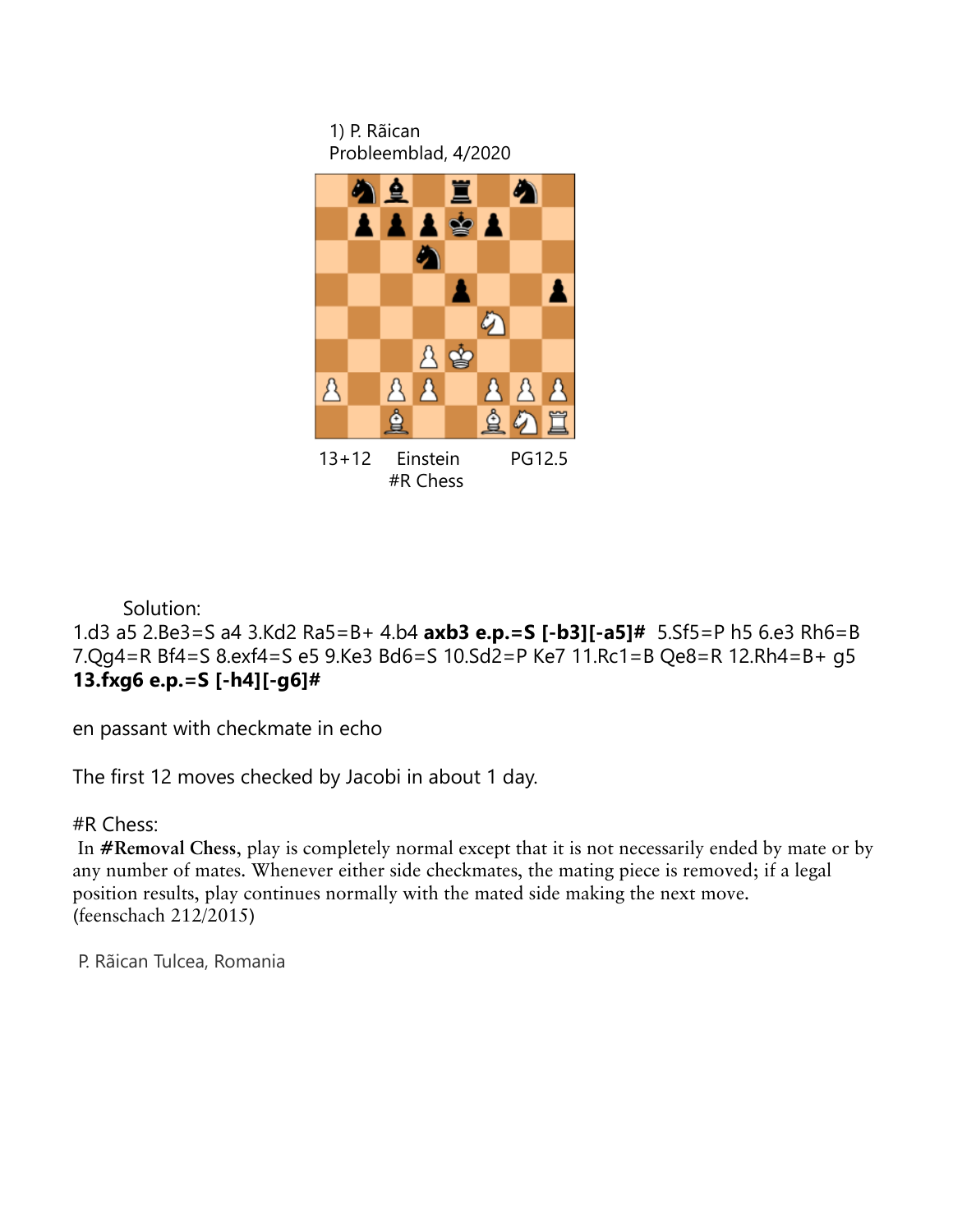

13+13 Knightmate PG13.5

 Sol: 1.a4 e6 2.Ka2 Ba3 3.bxa3 h5 4.Bb2 h4 5.Bd4 h3 6.c3 hxg2 7.h4 g5 8.Kh2 **g1=B** 9.Bh3 g4 10.Sg2 g3 11.Qxg1 gxf2 12.Rf1 **fxg1=B** 13.Rf6 Sg7 14.Rxg1 2xB Schnoebelen

**Knightmate**: By default, a King is replaced by a Royal Knight, and both Knights by non-Royal Kings. Promotions to non-royal King are therefore authorized, not those to Knight.

Checked by Jacobi in about 4h30min cond knightmate stip dia 13.5 forsyth rkbq2kr/pppp1ps1/4pR2/8/P2B3P/P1P4B/K2PP1SK/6R1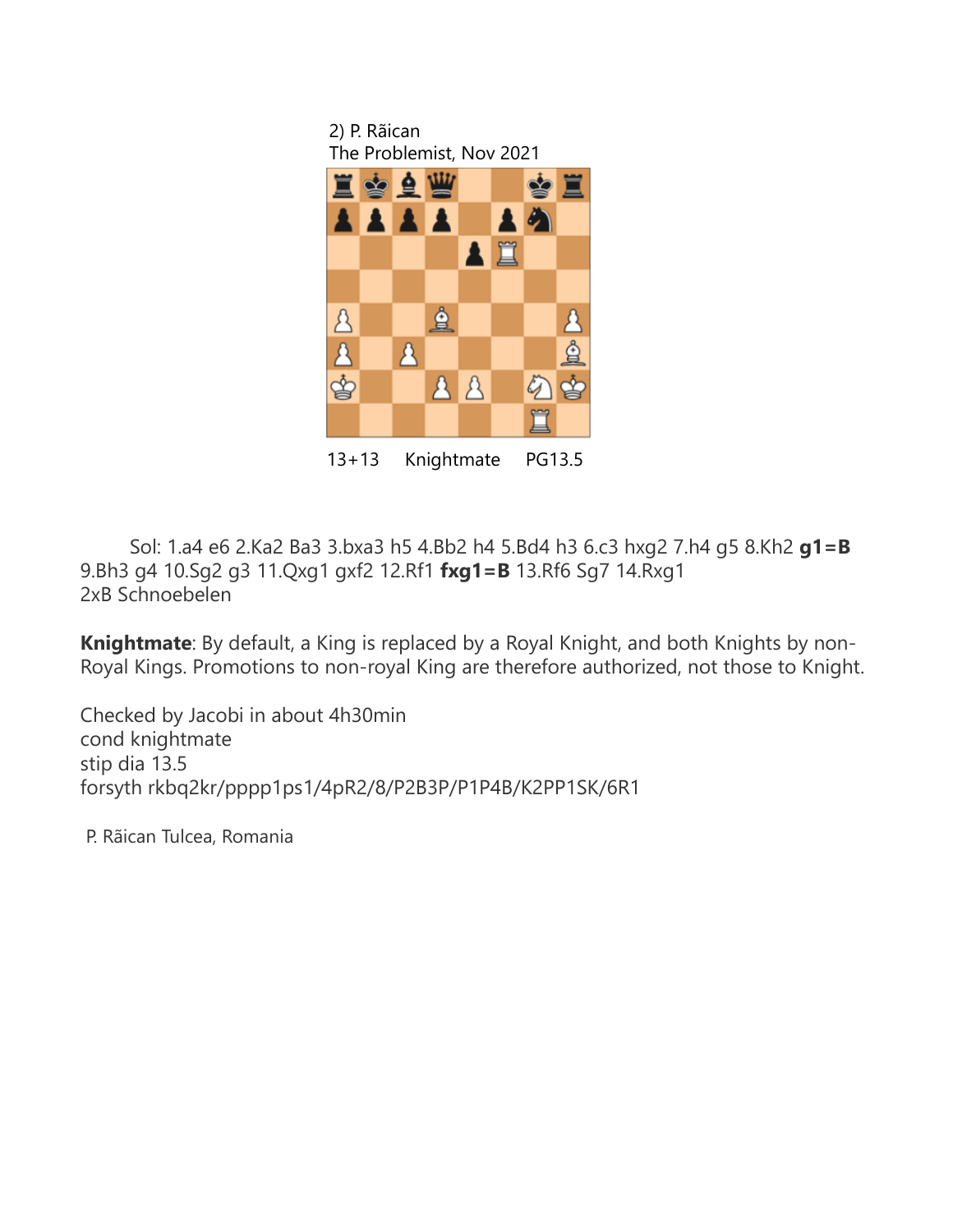3) P. Rãican Sinfonie Scacchistiche, 146/2021



 Sol: **1.h3** Sf6 **2.h4** Sh5 **3.f3** Sf4 **4.c3** Se6 **5.c4** Sc5 **6.a3** Sb3 **7.a4** Sa5 **8.e3** Sc6 **9.e4** Se5 **10.g3** Sg4 **11.b3** Se3 **12.b4** Sg2+ 13.Bxg2 **d6** 14.Bh3 **d5** 15.Bd7+ Sxd7 **16.d3** Sc5 **17.d4** Se6 **18.g4** Sg5 **19.f4** Sf3+ 20.Sxf3 **e6** 21.Se5 **f6** 22.Sd7 **f5** 23.Sf6+ Kf7 24.Sxh7 Kg8 25.Sg5 Rh7 26.Sxh7 Kh8 27.Sf6 Be7 28.Sh5 Bxh4+ 29.Sg3 **e5 30.0-0** 8+3 hesitating Pawns

Try: **1.f3?** Sh6 2.f4 Sf5 3.b3 Sd6 4.b4 Sb5 5.c3 Sd4 6.c4 Sf3+ **7.Kf2** Se5 8.Ke1 Sg4 9.e4 Se5 10.g3 Sg4 11.h3 Se3 12.h4 Sg2+ 13.Bxg2 d6 14.Bh3 d5 15.Bd7+ Sxd7 16.d3 Sc5 17.d4 Se6 18.g4 Sg5 19.a4 Sf3+ 20.Sxf3 etc. as in intended solution, but now the castling is illegal, because the white King moved.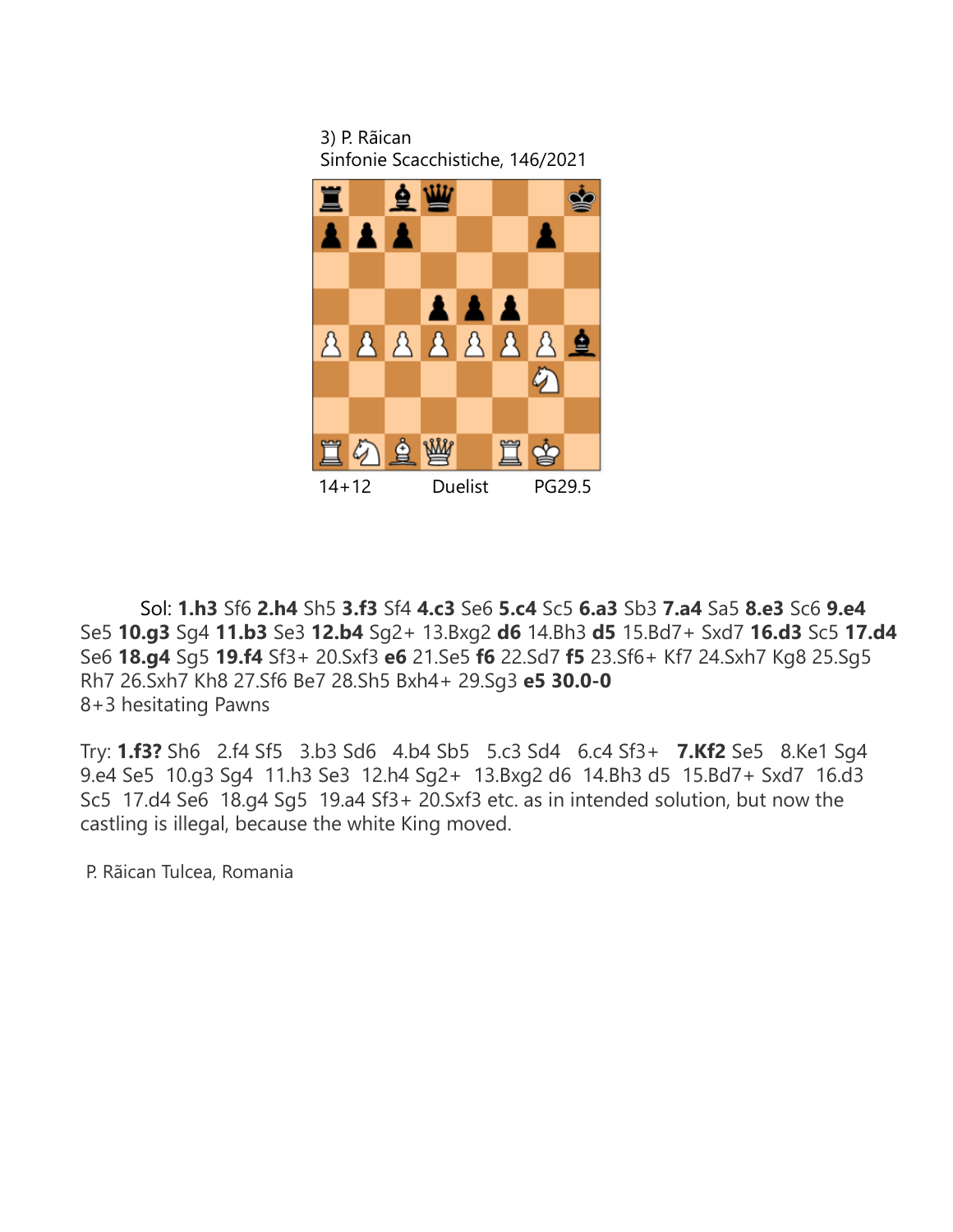4) P. Rãican feenschach 246/2021



13+14 Knightmate PG37

 1.a4 a5 2.Ka2 Ka7 3.Kb3 Kb6 4.Kc4 Kc5 5.Kd5 Kd4 6.Ke6 Ke3 7.d4 d5 8.Qd3 Qd6 9.Bd2 Bd7 10.O-O-O O-O-O 11.Sb3 Sb6 12.Sxa5 Sxa4 13.b3+ Sb2 14.Ra1 b6+ 15.Sb7 Ra8 16.Ra4 Ra5 17.Qa6 Qa3 18.Qa8 Qa1 19.Qxf8 Qxf1 20.Qa8 Qa1 21.Kf1 Kf8 22.Ke1 Ke8 23.Kd1 Kd8 24.Re1 Be8 25.Kd7 Rf8 26.Kc8 Kd7 27.Kb8 Kc6+ 28.Sd8 Kb5 29.Qc6 Ra8 30.Ra7 Qa6 31.Ba5 bxa5 32.Kd2 a4 33.Kd3 a3 34.Kc4 a2 35.Kb4 Qa3 36.Ra4 Ra5 37.Qc4 Bc6#

## **Double-triple Bristol** on "a" column.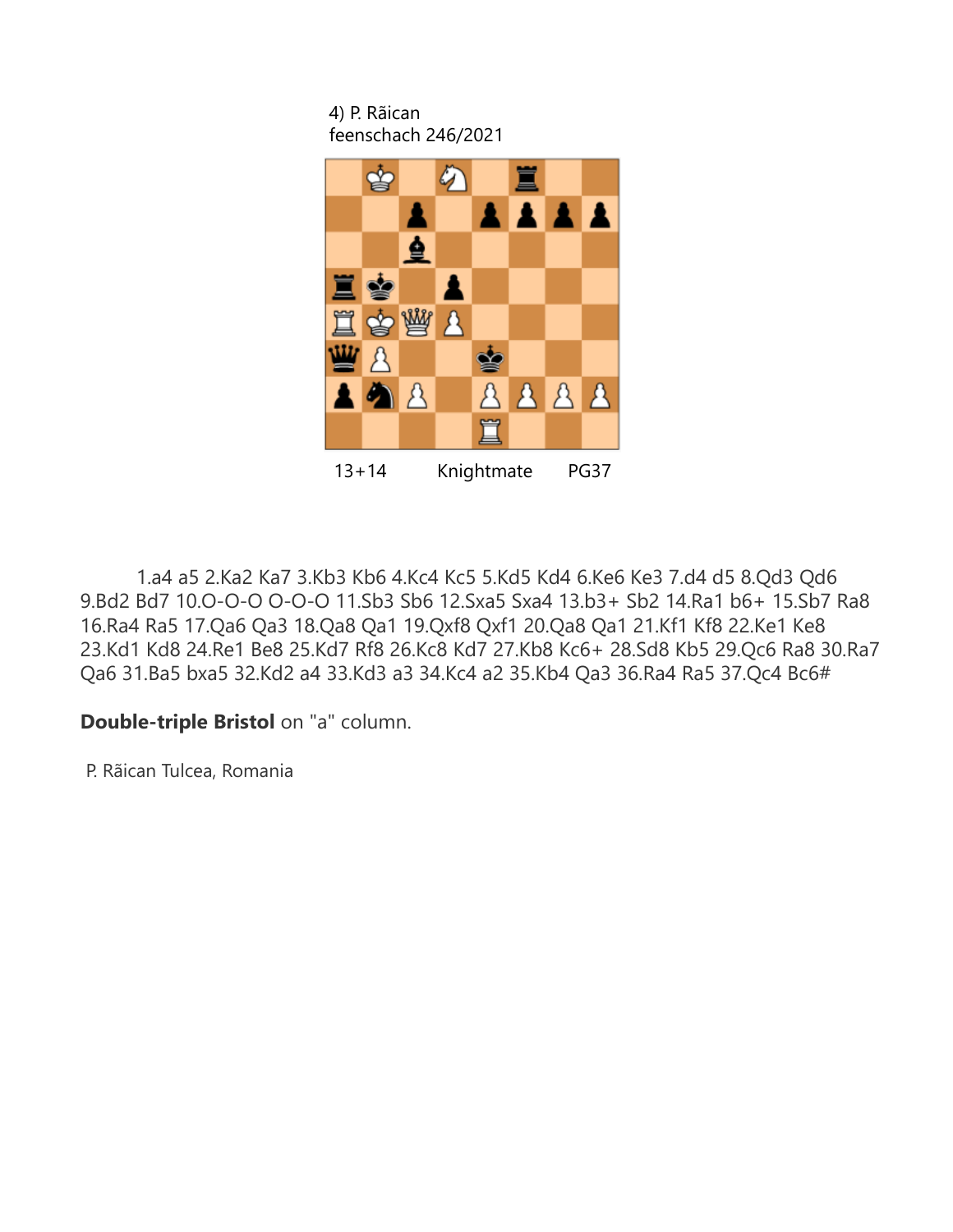

 Sol: **-1.Ke1:Pf2>Ke1 f3-f2+** -2.Ke1:Rf1>Ke1 Rf2-f1+ **-3.Kc1:Sd1>Ke1** b3-b2+ -4.Kb2-c1 d2-d1=S+ -5.Kc2-b2 b4-b3+ -6.Kc1-c2 d3-d2+ -7.Kd2-c1 Rf1-f2+ -8.Ke1-d2 Rf2-f1+ -9.Kd2:Sd1>Ke1 Rf1-f2+ -10.Ke1-d2 Rf2-f1+ -11.Ke3:Bf4>Re1 Bb8-f4+ -12.Kd2-e3 Rf1-f2+ -13.Ke1-d2 Rf2-f1+ **-14.Ke5:Be6>Re1!** Ba7-b8+ -15.Kd4-e5 Bb8-a7+ -16.Kc3-d4 b5-b4+ -17.Kd2-c3 Rf1-f2+ -18.Ke1-d2 Rf2-f1+

**-19.Kf5:Pg6>Re1!** Bf7-e6+ (pendulum, 1st position) -20.Ke6-f5 Be8-f7+  $-21.$ Kf5-e6 Bf7-e8+ ( $2<sup>nd</sup>$ )  $-22.$ Ke6-f5 Be8-f7+  $-23.$ Kf5-e6 g7-g6+ (forced) -24.Kf4-f5 Ba7-b8+ -25.Ke3-f4 Bb8-a7+ -26.Kd2-e3 Rf1-f2+ -27.Ke1-d2 Rf2-f1+ **-28.Kb2xBc3>Re1!** & 1.Ka3+ Be1 stalemate

Length record for a Proca Anticirce Wenigsteiner.

The last length record for a Proca wenigsteiner seems to be by **Alex Levit**, Problem Paradise 74/2016, Ke1/Ka2 Pe2 Pg5, Proca Anticirce -23 & #1